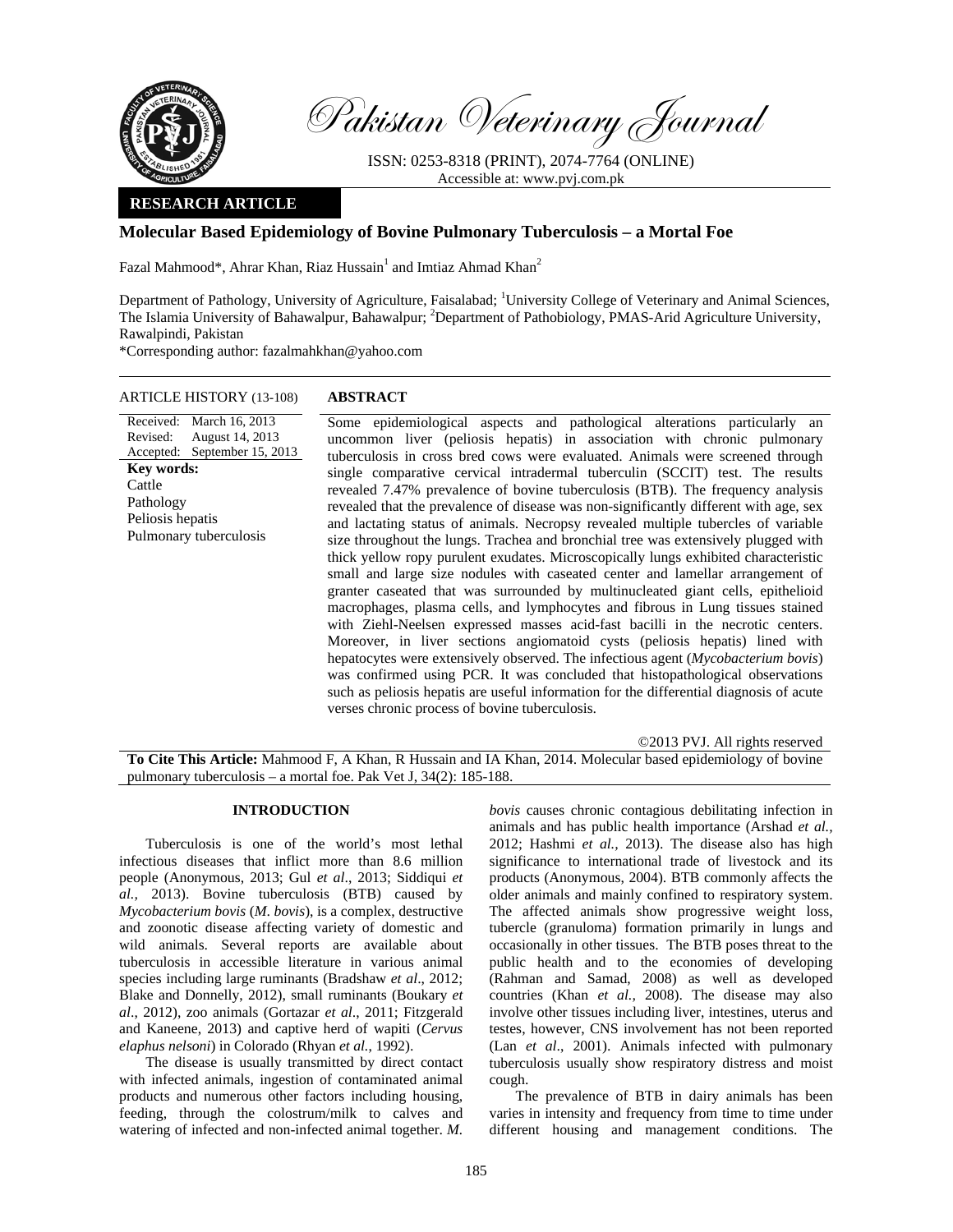prevalence of BTB in Pakistan has been reported to be 0.51 to 12.72% (Khan and Khan, 2007; Khan *et al*., 2008; Javed *et al.,* 2012). In Pakistan, different studies have been carried out to determine the association of different risk factors in naturally occurring tuberculosis in buffaloes (Arshad *et al*., 2012). However, no study has reported the pathological findings in morbid tissues of naturally occurring cases of BTB in cattle. Therefore, the present study was conducted to access the prevalence of tuberculosis and pathological findings of morbid tissues collected from animals died of BTB at a local dairy farm.

# **MATERIALS AND METHODS**

The present study was conducted on 107 crossbred (Holstein X Sahiwal) cattle kept at the Livestock and Dairy Farm, University of Agriculture, Faisalabad, Pakistan. The prevalence of BTB was measured by SCCIT test (Ameni *et al*., 2000). Data of all the animals including sex, lactation status and age were collected. The milk samples from positive animals were collected.

Animals died (n=5) with history of respiratory symptoms were subjected to postmortem examination adopting the precautionary measures. Grossly lesions were recorded and tissue specimens from lungs and liver were collected and preserved in 10% neutral buffered formalin. Fixed tissues were processed using paraffin method, 5 µm sections were cut and stained with hematoxylin and eosin (Mashkoor *et al*., 2013). Lesions suggestive of tuberculosis were additionally stained by Ziehl-Neelsen method for acid-fast bacteria (Sikandar *et al*., 2012).

**PCR Assay:** The collected samples of milk were subjected to PCR for the confirmation of *M. bovis* as causative agent. DNA was extracted using Nucleic acid extraction kit (Vivantis, USA) following the manufacturer instructions. PCR was carried out to amplify the most virulent MPB70 gene of *M. tuberculosis* using specific primers (TBIF 5' GAACAATCC GGAGTTGACAA 3' and TBIR 5' AGCAGCCTGTCAATCATGTA 3'). The thermal cycler conditions optimized for the reaction (Estrada-Chavez *et al*., 2004). The amplified PCR product was electrophoresed using 100 bp DNA ladder as molecular marker and visualized in gel documentation system.

**Statistical analysis:** The data thus collected were analyzed by using SAS (2004) statistical software version 9.1 which included Mantel Haenszel chi-square and frequency analysis. P<0.05 was considered as significance level. Odd ratio and 95% confidence interval was also determined.

### **RESULTS AND DISCUSSION**

On the basis of SCCIT test overall prevalence of BTB was 7.47% (Table 1). In relation to sex, age and lactating status, a non-significant difference in prevalence of BTB was recorded. However, higher prevalence was noted in male and older cattle. Previous studies in Pakistan reported 2.47% (Arshad *et al.,* 2012) and 10.6% (Khan *et al*., 2008) of BTB in buffaloes and 2 to 12.3% in cattle

(Khan and Khan, 2007). The results of present study and the reports of previous workers indicated that the prevalence of BTB varies from year to year and locality to locality in the country.

In the present study, BTB prevalence was more in older animals as compared to younger and adult animals (P>0.42), however, Javed *et al.* (2012) reported that BTB significantly increases with age. It could be due to the reason that when the animals remain longer period at the farms the chances to get the infections also increases. It also suggests that in older animals due to increase production and in lactation number the activity of immune system is decreased which favor the infections. Similar results have also been reported (Cagiola *et al.,* 2004).

**Table 1:** Prevalence of bovine tuberculosis in cross-bred cattle

| Species/         | No. of  | Positive       |       | 95% CI         | Odd Ratio/         |
|------------------|---------|----------------|-------|----------------|--------------------|
| Sex/age          | Animals | n              | ℅     |                | P value            |
| Sex              |         |                |       |                |                    |
| Male             | 23      | 2              | 8.69  | 1.48-25.87     | $OR = 1.24$        |
| Female           | 84      | 6              | 7.14  | 2.95-14.26     | [reciprocal =0.81] |
| Lactation status |         |                |       |                |                    |
| <b>Heifers</b>   | 22      | ı              | 4.54  | 0.23-20.44     | Mantel-Haenszel    |
| Lactating        | 13      |                | 7.69  | 0.38-32.48     | chi-sq P>0.87      |
| Dry              | 32      | 2              | 6.25  | $1.06 - 19.15$ |                    |
| Pregnant         | 17      | 2              | 11.76 | 2.02-33.73     |                    |
| Age (Year)       |         |                |       |                |                    |
| 2 < 2            | 24      |                | 4.16  | $0.2 - 18.88$  | Mantel-Haenszel    |
| $3.1 - 5$        | 17      |                | 5.88  | 0.29-25.75     | chi-sq $P > 0.42$  |
| $5.1 - 8$        | 23      | 2              | 8.69  | I.48-25.87     |                    |
| $8.1 - 10$       | 23      | $\overline{2}$ | 8.69  | 1.48-25.87     |                    |
| 10-12            | 20      | 2              | 10.00 | $1.71 - 29.29$ |                    |
| Total            | 107     | 8              | 7.47  |                |                    |
|                  |         |                |       |                |                    |

During necropsy, the lungs exhibited extensive yellow color tubercular lesions and bronchial tree was plugged with thick yellow cords of purulent exudates (Fig. 1). Liver was dark in color, enlarged and has yellow color nodules at right lobe which was hard in consistency. The other organs were normal in shape, color and consistency.

Microscopic examination of lungs revealed macro and micro tubercles with both caseating and non-caseating centers. Extensive caseous material arranged in concentric lamellar fashion was observed in mature tubercles (Fig. 2 and 3). These tubercles were further enclosed within the fibroblastic rim punctuated by lymphocytes, plasma cells, macrophages and massive population of multinucleated giant cells (Fig. 4 and 5). Eosinophilic homogeneous cellular fluid was filled in the alveoli. Abundant rod shaped bacilli were visualized. As far as our knowledge is concerned, extensive bilateral granulomatous inflammation of lungs, ropy thick mucopurulent exudation in bronchial tree has never been reported previously. However, Shitaye *et al*. (2006) reported histopathological and tubercular lesions in Ethiopian cattle suffering from BTB. Inconsistent findings have been reported in experimentally induced tuberculosis in cattle and deer (Wangoo *et al*., 2005; Shitaye *et al*., 2006; Rodgers *et al*., 2007; Johnson *et al*., 2008) and Wapiti and red deer (Palmer *et al*., 2002; Wangoo *et al.*, 2005).

In the present study, histopathologically atypical lesions comprising of variable sizes of blood filled cysts (peliosis hepatis) were frequently observed in liver parenchyma (Fig. 6). The walls of these cysts were lined by single layer of hepatocytes. Multinucleated giant cells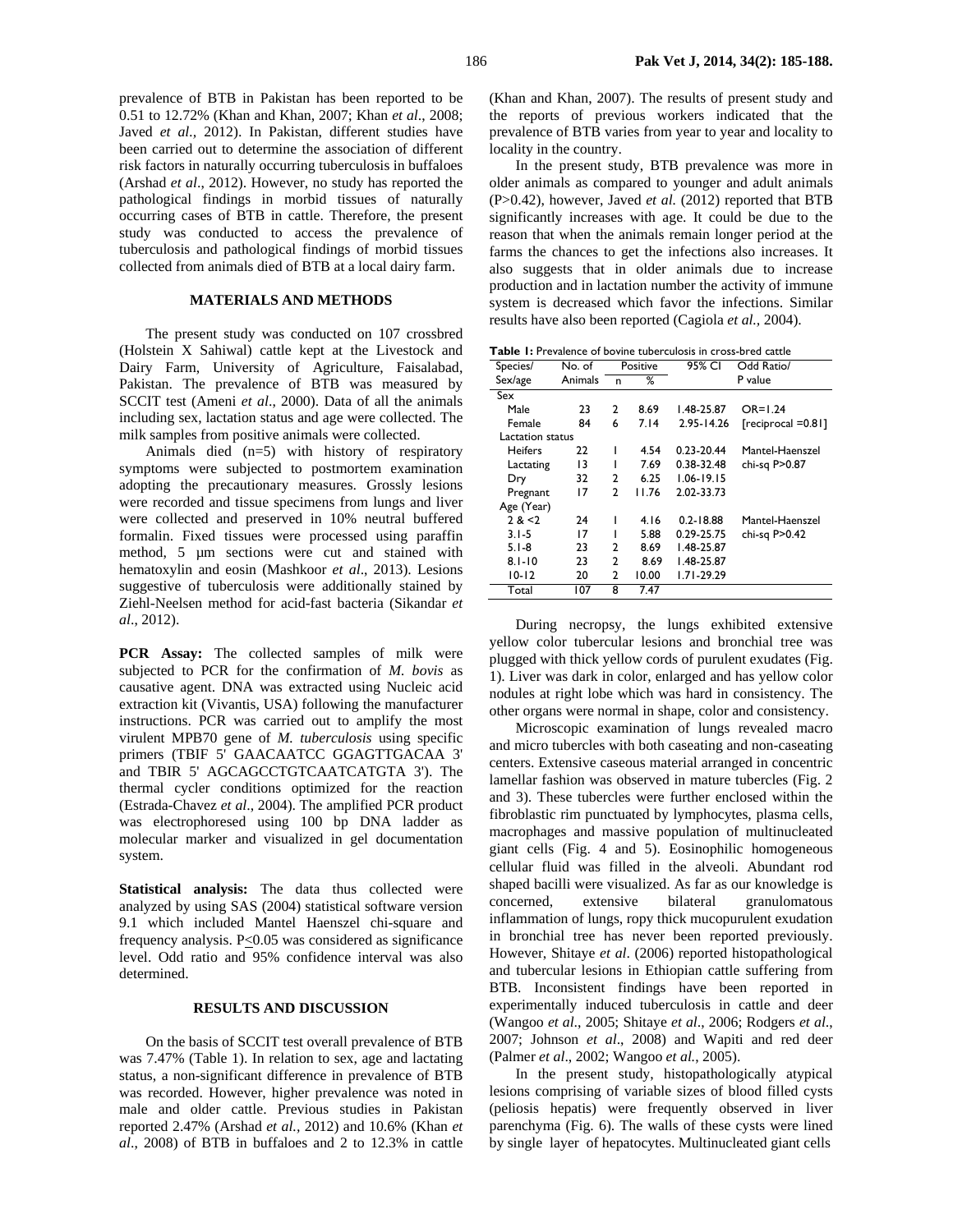

**Fig. 1:** Lungs of the cow suffering from tuberculosis showing multiple macro and micro tubercles.



**Fig. 2:** Lungs of cow died of BTB exhibiting lamellated arrangement of caseous material (arrows) in mature tubercle and edema in alveoli (asterisk). H & E Stain, 100X.



**Fig. 3:** Immature tubercle with large numbers of multinucleated giant cells (arrows). H & E Stain, 200X.



**Fig. 4:** Mature tubercle of lungs exhibiting granular caseous center with punctuation of brim with fibroblasts and massive population of giant cells. H & E Stain, 100X.



**Fig. 5:** Granular caseation and punctuation of fibroblasts & massive population of giant cells in lungs of BTB died cow. H & E Stain, 200X.



**Fig. 6:** Liver exhibiting multiple blood filled cyst (peliosis hepatis) of variable size (arrows) and giant cell. H & E Stain, 200X.



**Fig. 7:** Presence of 372 bp of DNA confirms *Mycobacterium bovis* in BTB suffering cattle. M: 100 bp molecular marker and lane 1-9 positive except lane 2 negative sample.

showing the engulfed material were also observed in liver. In accessible literature no report is available about peliosis hepatis in association with chronic pulmonary tuberculosis in cross bred cattle. The occurrence of multiple blood filled angiomatoid cysts in liver have been reported as a sequelae of chronic tuberculosis, steroid intake, long term use of oral contraceptives and viral infections (Gisbert *et al*., 1994; Tsokos and Erbersdobler, 2005; Kim *et al*., 2007; Motoki *et al*., 2013; Zhou *et al*., 2013). Similar blood containing cysts have been also reported in primary hepatic tumors in cattle (Bettini and Marcato, 1992).

 *M. bovis* was confirmed by PCR in milk samples with a product approximately 372bp (Fig. 7). Previously the most virulent protein MPB70 present in *M. bovis* has been confirmed (Cousins *et al.,* 1992; Al-Attiyah *et al.,* 2003;